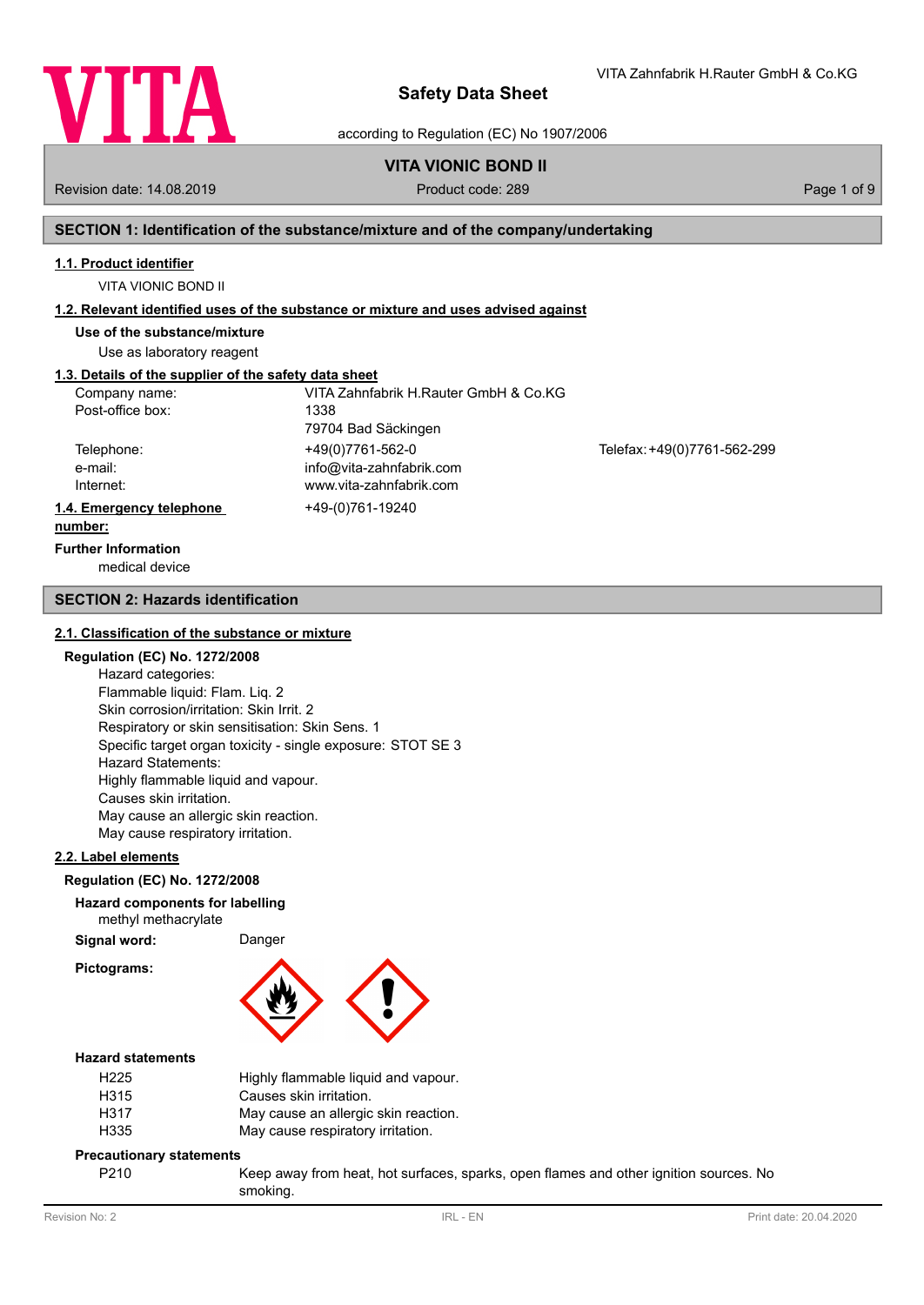

#### according to Regulation (EC) No 1907/2006

|                                                                                                | <b>VITA VIONIC BOND II</b>                        |             |
|------------------------------------------------------------------------------------------------|---------------------------------------------------|-------------|
| Revision date: 14.08.2019                                                                      | Product code: 289                                 | Page 2 of 9 |
| P <sub>261</sub>                                                                               | Avoid breathing dust/fume/gas/mist/vapours/spray. |             |
| Wear protective gloves/protective clothing/eye protection/face protection.<br>P <sub>280</sub> |                                                   |             |
| P403+P235                                                                                      | Store in a well-ventilated place. Keep cool.      |             |

#### **2.3. Other hazards**

No information available.

#### **SECTION 3: Composition/information on ingredients**

## **3.2. Mixtures**

### **Hazardous components**

| CAS No  | Chemical name             |                                                                                             |                  | Quantity          |
|---------|---------------------------|---------------------------------------------------------------------------------------------|------------------|-------------------|
|         | EC No                     | Index No                                                                                    | <b>REACH No</b>  |                   |
|         | <b>GHS Classification</b> |                                                                                             |                  |                   |
| 80-62-6 | methyl methacrylate       |                                                                                             |                  | $95 - 5 = 100 \%$ |
|         | 201-297-1                 | 607-035-00-6                                                                                | 01-2119452498-28 |                   |
|         |                           | Flam. Liq. 2, Skin Irrit. 2, Skin Sens. 1, STOT SE 3; H225 H315 H317 H335                   |                  |                   |
| 99-97-8 | N,N-dimethyl-p-toluidine  |                                                                                             |                  | $1 - 5\%$         |
|         | 202-805-4                 | 612-056-00-9                                                                                |                  |                   |
|         | H412                      | Acute Tox. 3, Acute Tox. 3, Acute Tox. 3, STOT RE 2, Aquatic Chronic 3; H331 H311 H301 H373 |                  |                   |

Full text of H and EUH statements: see section 16.

## **SECTION 4: First aid measures**

## **4.1. Description of first aid measures**

#### **After inhalation**

Provide fresh air. Medical treatment necessary.

#### **After contact with skin**

After contact with skin, wash immediately with plenty of water and soap. Take off immediately all contaminated clothing and wash it before reuse. Medical treatment necessary.

#### **After contact with eyes**

After contact with the eyes, rinse with water with the eyelids open for a sufficient length of time, then consult an ophthalmologist immediately.

## **After ingestion**

Rinse mouth immediately and drink plenty of water.

## **4.2. Most important symptoms and effects, both acute and delayed**

No information available.

# **4.3. Indication of any immediate medical attention and special treatment needed**

Treat symptomatically.

## **SECTION 5: Firefighting measures**

## **5.1. Extinguishing media**

## **Suitable extinguishing media**

Carbon dioxide (CO2), Foam, Extinguishing powder.

## **Unsuitable extinguishing media**

Water.

## **5.2. Special hazards arising from the substance or mixture**

Highly flammable. Vapours can form explosive mixtures with air.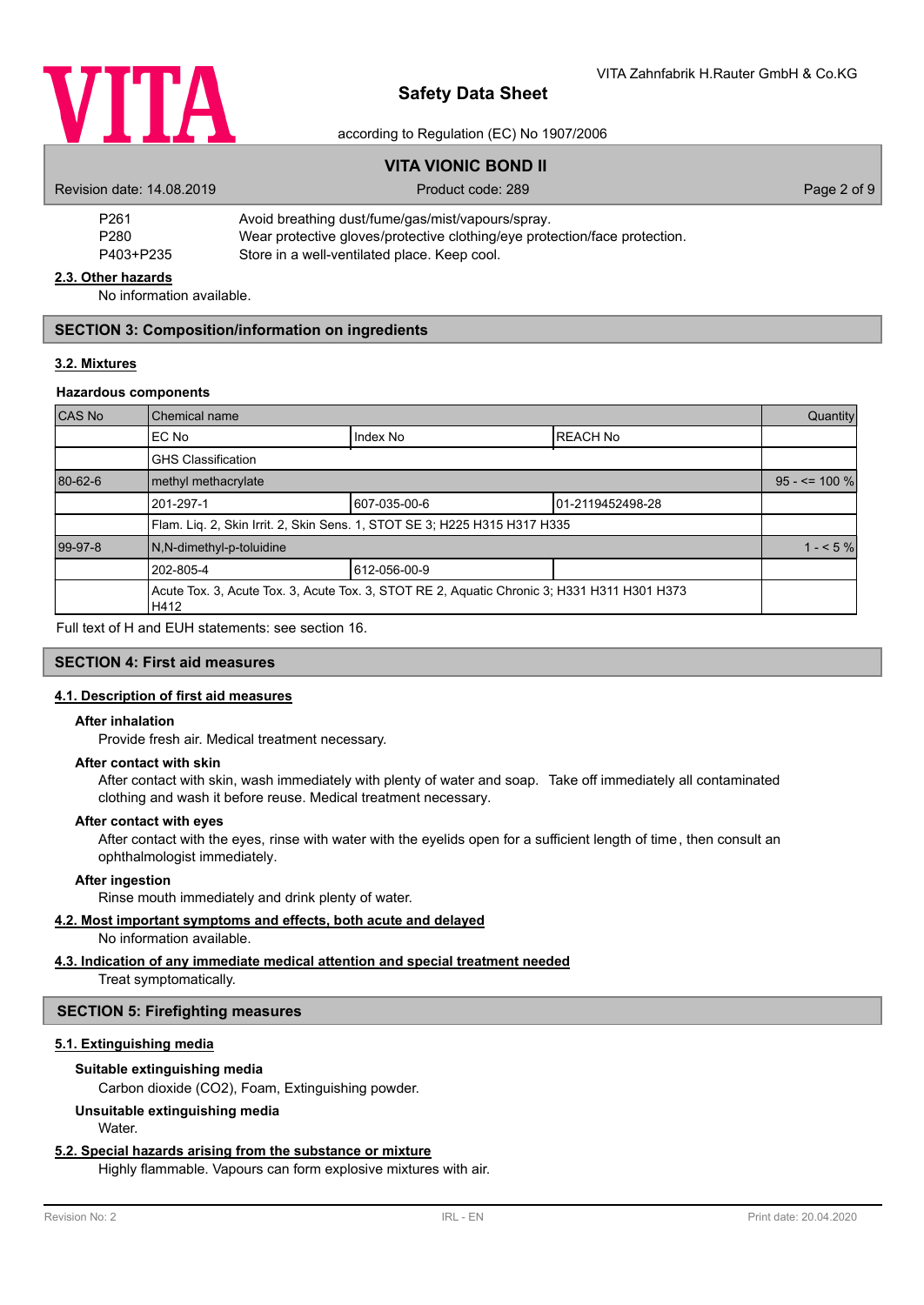

according to Regulation (EC) No 1907/2006

## **VITA VIONIC BOND II**

Revision date: 14.08.2019 **Product code: 289** Product code: 289 **Page 3 of 9** Page 3 of 9

**5.3. Advice for firefighters**

Wear a self-contained breathing apparatus and chemical protective clothing. Full protection suit.

#### **Additional information**

Use water spray jet to protect personnel and to cool endangered containers. Suppress gases/vapours/mists with water spray jet. Collect contaminated fire extinguishing water separately. Do not allow entering drains or surface water.

## **SECTION 6: Accidental release measures**

#### **6.1. Personal precautions, protective equipment and emergency procedures**

Remove all sources of ignition. Do not breathe gas/fumes/vapour/spray. Avoid contact with skin, eyes and clothes. Use personal protection equipment.

## **6.2. Environmental precautions**

Do not allow uncontrolled discharge of product into the environment. Danger of explosion

## **6.3. Methods and material for containment and cleaning up**

Absorb with liquid-binding material (e.g. sand, diatomaceous earth, acid- or universal binding agents). Treat the recovered material as prescribed in the section on waste disposal.

## **6.4. Reference to other sections**

Safe handling: see section 7 Personal protection equipment: see section 8 Disposal: see section 13

## **SECTION 7: Handling and storage**

## **7.1. Precautions for safe handling**

#### **Advice on safe handling**

If handled uncovered, arrangements with local exhaust ventilation have to be used. Do not breathe gas/fumes/vapour/spray.

#### **Advice on protection against fire and explosion**

Keep away from sources of ignition - No smoking. Take precautionary measures against static discharges. Vapours can form explosive mixtures with air.

### **7.2. Conditions for safe storage, including any incompatibilities**

#### **Requirements for storage rooms and vessels**

Keep container tightly closed. Keep in a cool, well-ventilated place. Keep away from heat, hot surfaces, sparks, open flames and other ignition sources. No smoking.

#### **Hints on joint storage**

Do not store together with: Oxidising agent. Pyrophoric or self-heating substances.

#### **7.3. Specific end use(s)**

Use as laboratory reagent

### **SECTION 8: Exposure controls/personal protection**

#### **8.1. Control parameters**

#### **Occupational exposure limits**

| <b>CAS No</b> | Substance           | ppm  | mg/m <sup>3</sup> | fib/cm <sup>3</sup> | Category      | Origin |
|---------------|---------------------|------|-------------------|---------------------|---------------|--------|
| 80-62-6       | Methyl methacrylate | 50   |                   |                     | TWA (8 h)     |        |
|               |                     | 100l |                   |                     | STEL (15 min) |        |

#### **8.2. Exposure controls**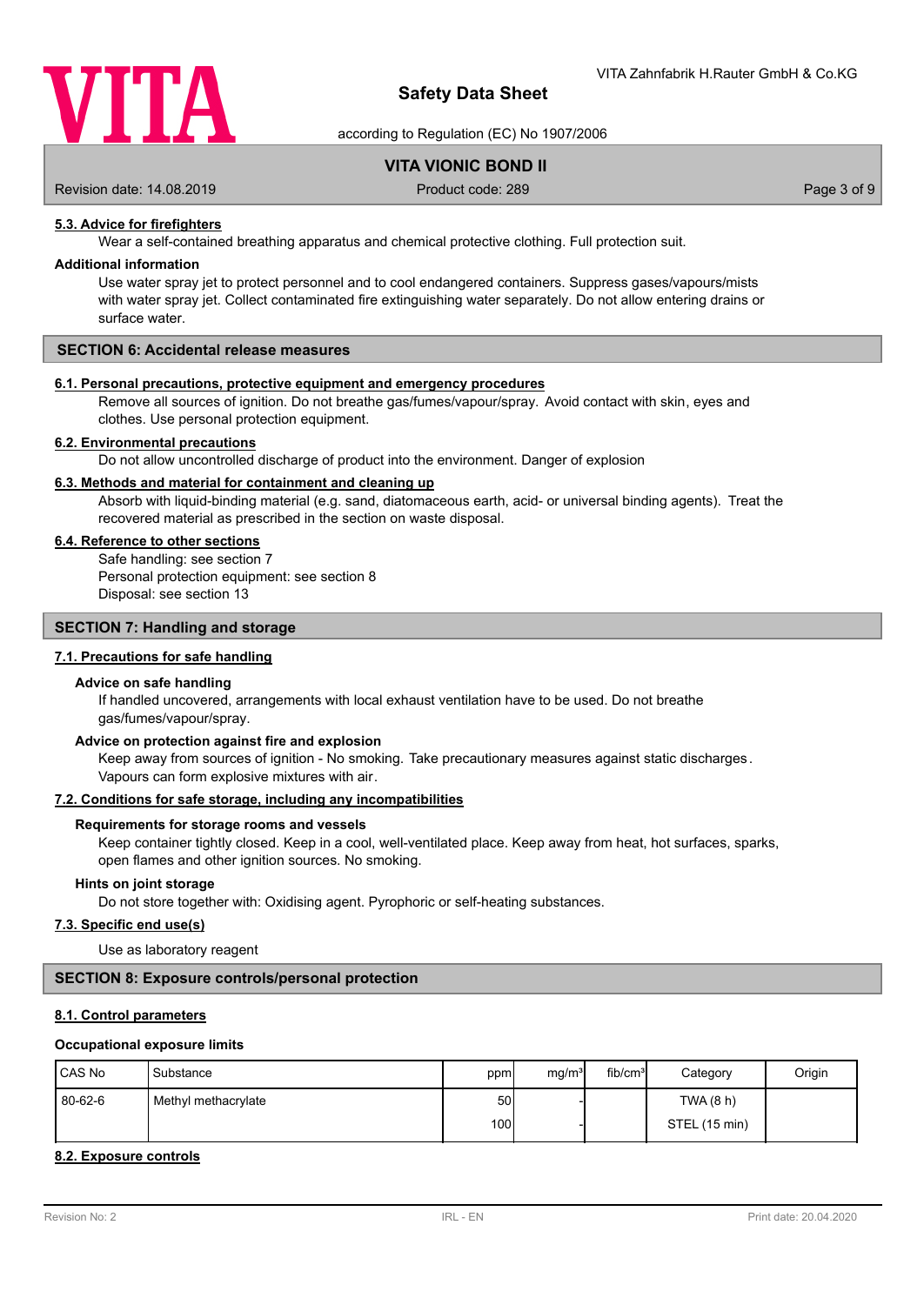

according to Regulation (EC) No 1907/2006

# **VITA VIONIC BOND II**

Revision date: 14.08.2019 **Product code: 289** Product code: 289 **Page 4 of 9** Page 4 of 9





## **Appropriate engineering controls**

If handled uncovered, arrangements with local exhaust ventilation have to be used. Do not breathe gas/fumes/vapour/spray.

#### **Protective and hygiene measures**

Remove contaminated, saturated clothing immediately. Draw up and observe skin protection programme. Wash hands and face before breaks and after work and take a shower if necessary . When using do not eat or drink.

## **Eye/face protection**

Wear eye protection/face protection.

#### **Hand protection**

Recommended glove articles KCL Butoject Butyl caoutchouc (butyl rubber) Breakthrough time (maximum wearing time) 60 min When handling with chemical substances, protective gloves must be worn with the CE-label including the four control digits. The quality of the protective gloves resistant to chemicals must be chosen as a function of the specific working place concentration and quantity of hazardous substances. For special purposes, it is recommended to check the resistance to chemicals of the protective gloves mentioned above together with the supplier of these gloves.

## **Skin protection**

Wear suitable protective clothing.

#### **Respiratory protection**

Technical ventilation of workplace Provide adequate ventilation as well as local exhaustion at critical locations.

## **SECTION 9: Physical and chemical properties**

## **9.1. Information on basic physical and chemical properties**

| Physical state:                               | Liquid     |                  |
|-----------------------------------------------|------------|------------------|
| Colour:                                       | colourless |                  |
| Odour:                                        | stinging   |                  |
| pH-Value:                                     |            | not determined   |
| Changes in the physical state                 |            |                  |
| Melting point:                                |            | not determined   |
| Initial boiling point and boiling range:      |            | 101 °C           |
| Flash point:                                  |            | 10 °C            |
| <b>Flammability</b>                           |            |                  |
| Solid:                                        |            | not applicable   |
| Gas:                                          |            | not applicable   |
| Lower explosion limits:                       |            | 2,1 vol. %       |
| Upper explosion limits:                       |            | 12,5 vol. %      |
| Ignition temperature:                         |            | 430 $^{\circ}$ C |
| <b>Auto-ignition temperature</b>              |            |                  |
| Solid:                                        |            | not applicable   |
| Gas:                                          |            | not applicable   |
| Decomposition temperature:                    |            | not determined   |
| <b>Oxidizing properties</b><br>Not oxidising. |            |                  |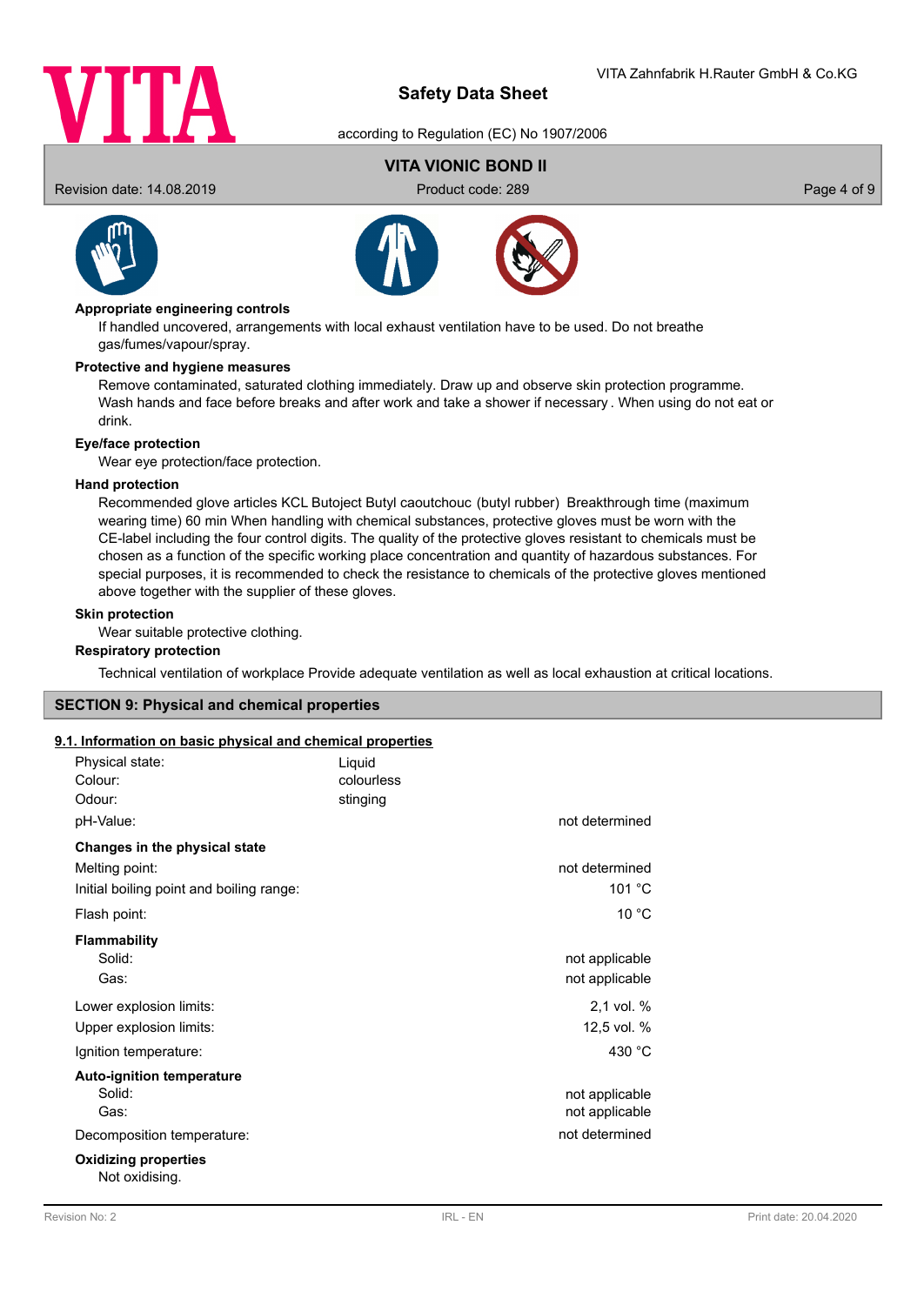

## according to Regulation (EC) No 1907/2006

|                                                | <b>VITA VIONIC BOND II</b> |             |
|------------------------------------------------|----------------------------|-------------|
| Revision date: 14.08.2019                      | Product code: 289          | Page 5 of 9 |
| Vapour pressure:<br>(at 50 $^{\circ}$ C)       | $\le$ = 1100 hPa           |             |
| Density:                                       | 0,94000 g/cm <sup>3</sup>  |             |
| Water solubility:                              | No.                        |             |
| Solubility in other solvents<br>not determined |                            |             |
| Partition coefficient:                         | not determined             |             |
| Vapour density:                                | not determined             |             |
| Evaporation rate:                              | not determined             |             |
| 9.2. Other information                         |                            |             |
| Solid content:                                 | $0.0 \%$                   |             |

## **SECTION 10: Stability and reactivity**

## **10.1. Reactivity**

Highly flammable.

## **10.2. Chemical stability**

The product is stable under storage at normal ambient temperatures.

## **10.3. Possibility of hazardous reactions**

No known hazardous reactions.

## **10.4. Conditions to avoid**

Keep away from sources of heat (e.g. hot surfaces), sparks and open flames. Vapours can form explosive mixtures with air.

# **10.5. Incompatible materials**

No information available.

## **10.6. Hazardous decomposition products**

No known hazardous decomposition products.

### **SECTION 11: Toxicological information**

#### **11.1. Information on toxicological effects**

#### **Acute toxicity**

Based on available data, the classification criteria are not met.

| CAS No  | Chemical name            |                     |            |         |        |        |
|---------|--------------------------|---------------------|------------|---------|--------|--------|
|         | Exposure route           | Dose                |            | Species | Source | Method |
| 80-62-6 | methyl methacrylate      |                     |            |         |        |        |
|         | dermal                   | LD50<br>mg/kg       | > 5000     |         |        |        |
| 99-97-8 | N,N-dimethyl-p-toluidine |                     |            |         |        |        |
|         | oral                     | <b>ATE</b><br>mg/kg | 100        |         |        |        |
|         | dermal                   | <b>ATE</b><br>mg/kg | 300        |         |        |        |
|         | inhalation vapour        | <b>ATE</b>          | $3$ mg/l   |         |        |        |
|         | inhalation aerosol       | <b>ATE</b>          | $0,5$ mg/l |         |        |        |

## **Irritation and corrosivity**

Causes skin irritation.

Serious eye damage/eye irritation: Based on available data, the classification criteria are not met.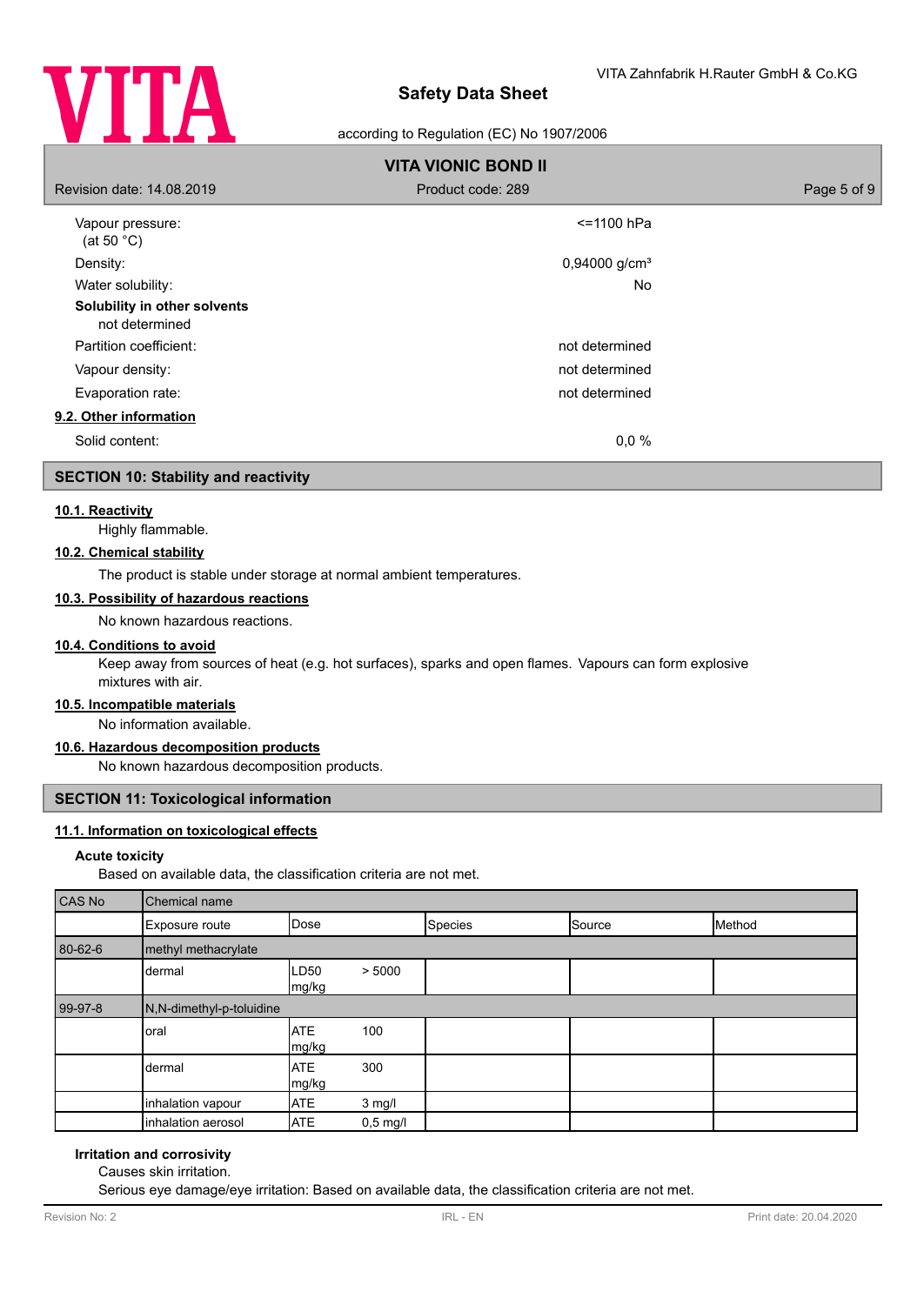

according to Regulation (EC) No 1907/2006

## **VITA VIONIC BOND II**

Revision date: 14.08.2019 **Product code: 289** Product code: 289 **Page 6 of 9** Page 6 of 9

## **Sensitising effects**

May cause an allergic skin reaction. (methyl methacrylate)

## **Carcinogenic/mutagenic/toxic effects for reproduction**

Based on available data, the classification criteria are not met.

#### **STOT-single exposure**

May cause respiratory irritation. (methyl methacrylate)

#### **STOT-repeated exposure**

Based on available data, the classification criteria are not met.

#### **Aspiration hazard**

Based on available data, the classification criteria are not met.

#### **Additional information on tests**

The mixture is classified as hazardous according to regulation (EC) No 1272/2008 [CLP].

## **SECTION 12: Ecological information**

## **12.1. Toxicity**

The product is not: Ecotoxic.

**12.2. Persistence and degradability**

The product has not been tested.

#### **12.3. Bioaccumulative potential**

The product has not been tested.

#### **12.4. Mobility in soil**

The product has not been tested.

### **12.5. Results of PBT and vPvB assessment**

The product has not been tested.

## **12.6. Other adverse effects**

No information available.

## **Further information**

Avoid release to the environment.

## **SECTION 13: Disposal considerations**

#### **13.1. Waste treatment methods**

#### **Disposal recommendations**

Do not allow to enter into surface water or drains. Dispose of waste according to applicable legislation.

#### **Contaminated packaging**

Handle contaminated packages in the same way as the substance itself.

## **SECTION 14: Transport information**

| Land transport (ADR/RID)          |                                                                                    |
|-----------------------------------|------------------------------------------------------------------------------------|
| <b>14.1. UN number:</b>           | <b>UN 1992</b>                                                                     |
| 14.2. UN proper shipping name:    | FLAMMABLE LIQUID, TOXIC, N.O.S. (methyl methacrylate;<br>N,N-dimethyl-p-toluidine) |
| 14.3. Transport hazard class(es): | 3                                                                                  |
| 14.4. Packing group:              | Ш                                                                                  |
| Hazard label:                     | $3+6.1$                                                                            |
|                                   | ₩<br>⋓                                                                             |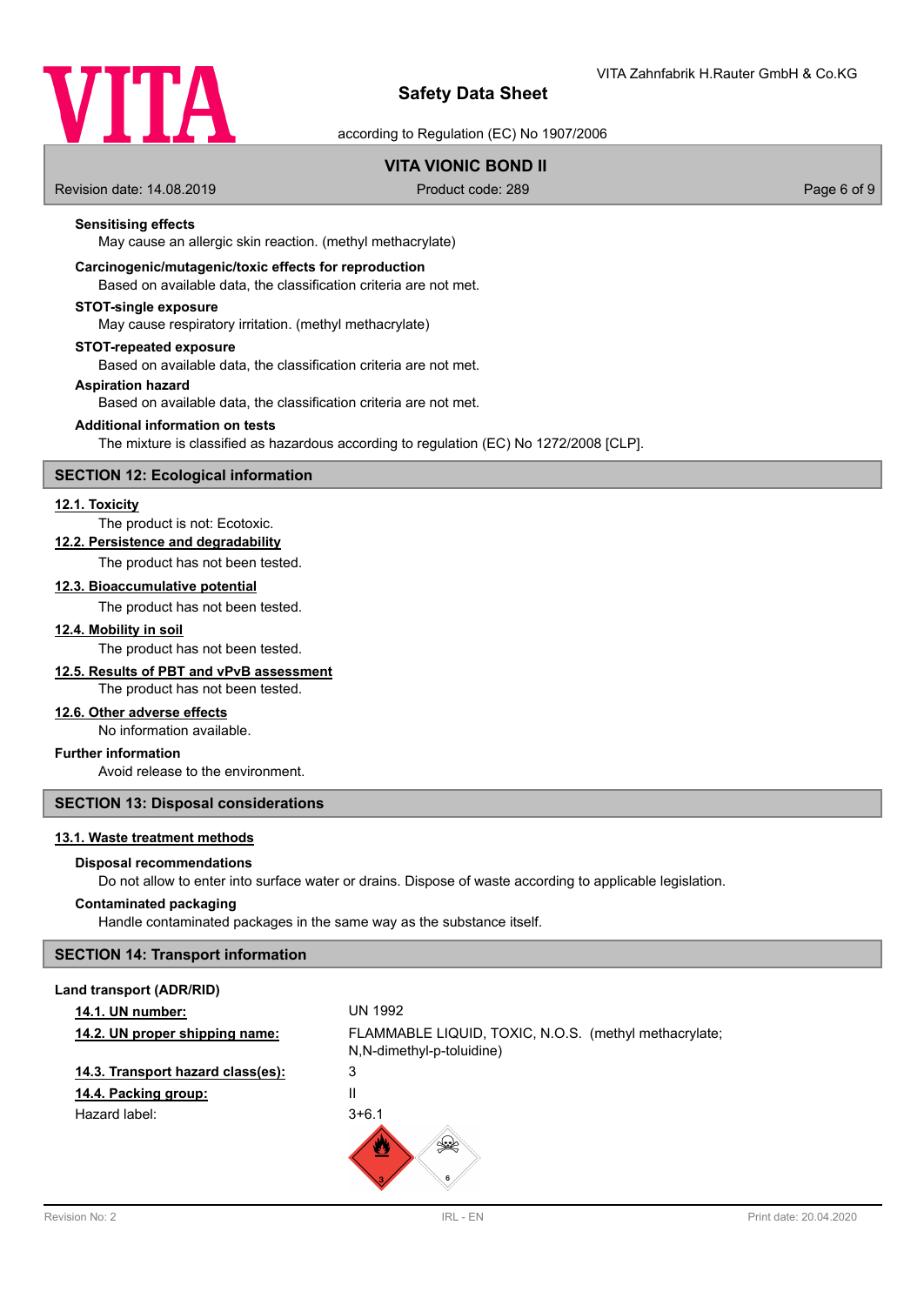

according to Regulation (EC) No 1907/2006

|                                         | <b>VITA VIONIC BOND II</b>                                                                                                                      |             |
|-----------------------------------------|-------------------------------------------------------------------------------------------------------------------------------------------------|-------------|
| Revision date: 14.08.2019               | Product code: 289                                                                                                                               | Page 7 of 9 |
| Classification code:                    | FT <sub>1</sub>                                                                                                                                 |             |
| <b>Special Provisions:</b>              | 274                                                                                                                                             |             |
| Limited quantity:<br>Excepted quantity: | 1 <sub>L</sub><br>E <sub>2</sub>                                                                                                                |             |
| Transport category:                     | $\overline{2}$                                                                                                                                  |             |
| Hazard No:                              | 336                                                                                                                                             |             |
| Tunnel restriction code:                | D/E                                                                                                                                             |             |
| Inland waterways transport (ADN)        |                                                                                                                                                 |             |
| 14.1. UN number:                        | <b>UN 1992</b>                                                                                                                                  |             |
| 14.2. UN proper shipping name:          | FLAMMABLE LIQUID, TOXIC, N.O.S. (methyl methacrylate;<br>N,N-dimethyl-p-toluidine)                                                              |             |
| 14.3. Transport hazard class(es):       | 3                                                                                                                                               |             |
| 14.4. Packing group:                    | Ш                                                                                                                                               |             |
| Hazard label:                           | $3 + 6.1$                                                                                                                                       |             |
|                                         | ں<br>₩                                                                                                                                          |             |
| Classification code:                    | FT <sub>1</sub>                                                                                                                                 |             |
| <b>Special Provisions:</b>              | 274 802                                                                                                                                         |             |
| Limited quantity:                       | 1 <sub>L</sub>                                                                                                                                  |             |
| Excepted quantity:                      | E <sub>2</sub>                                                                                                                                  |             |
| <b>Marine transport (IMDG)</b>          |                                                                                                                                                 |             |
| 14.1. UN number:                        | <b>UN 1992</b>                                                                                                                                  |             |
| 14.2. UN proper shipping name:          | FLAMMABLE LIQUID, TOXIC, N.O.S. (methyl 2-methylprop-2-enoate;<br>methyl 2-methylpropenoate; methyl methacrylate;<br>N, N-dimethyl-p-toluidine) |             |
| 14.3. Transport hazard class(es):       | 3                                                                                                                                               |             |
| 14.4. Packing group:                    | Ш                                                                                                                                               |             |
| Hazard label:                           | $3 + 6.1$                                                                                                                                       |             |
|                                         | ≸≹<br>♨<br>V                                                                                                                                    |             |
| <b>Special Provisions:</b>              | 274                                                                                                                                             |             |
| Limited quantity:                       | 1 <sub>L</sub><br>E <sub>2</sub>                                                                                                                |             |
| Excepted quantity:<br>EmS:              | $F-E$ , S-D                                                                                                                                     |             |
| Air transport (ICAO-TI/IATA-DGR)        |                                                                                                                                                 |             |
| 14.1. UN number:                        | <b>UN 1992</b>                                                                                                                                  |             |
| 14.2. UN proper shipping name:          | FLAMMABLE LIQUID, TOXIC, N.O.S. (methyl 2-methylprop-2-enoate;<br>methyl 2-methylpropenoate; methyl methacrylate;<br>N,N-dimethyl-p-toluidine)  |             |
| 14.3. Transport hazard class(es):       | 3                                                                                                                                               |             |
| 14.4. Packing group:                    | Ш                                                                                                                                               |             |
| Hazard label:                           | $3 + 6.1$                                                                                                                                       |             |
|                                         | <b>SEE</b><br>♨                                                                                                                                 |             |
| <b>Special Provisions:</b>              | A <sub>3</sub>                                                                                                                                  |             |
| Limited quantity Passenger:             | 1 <sub>L</sub>                                                                                                                                  |             |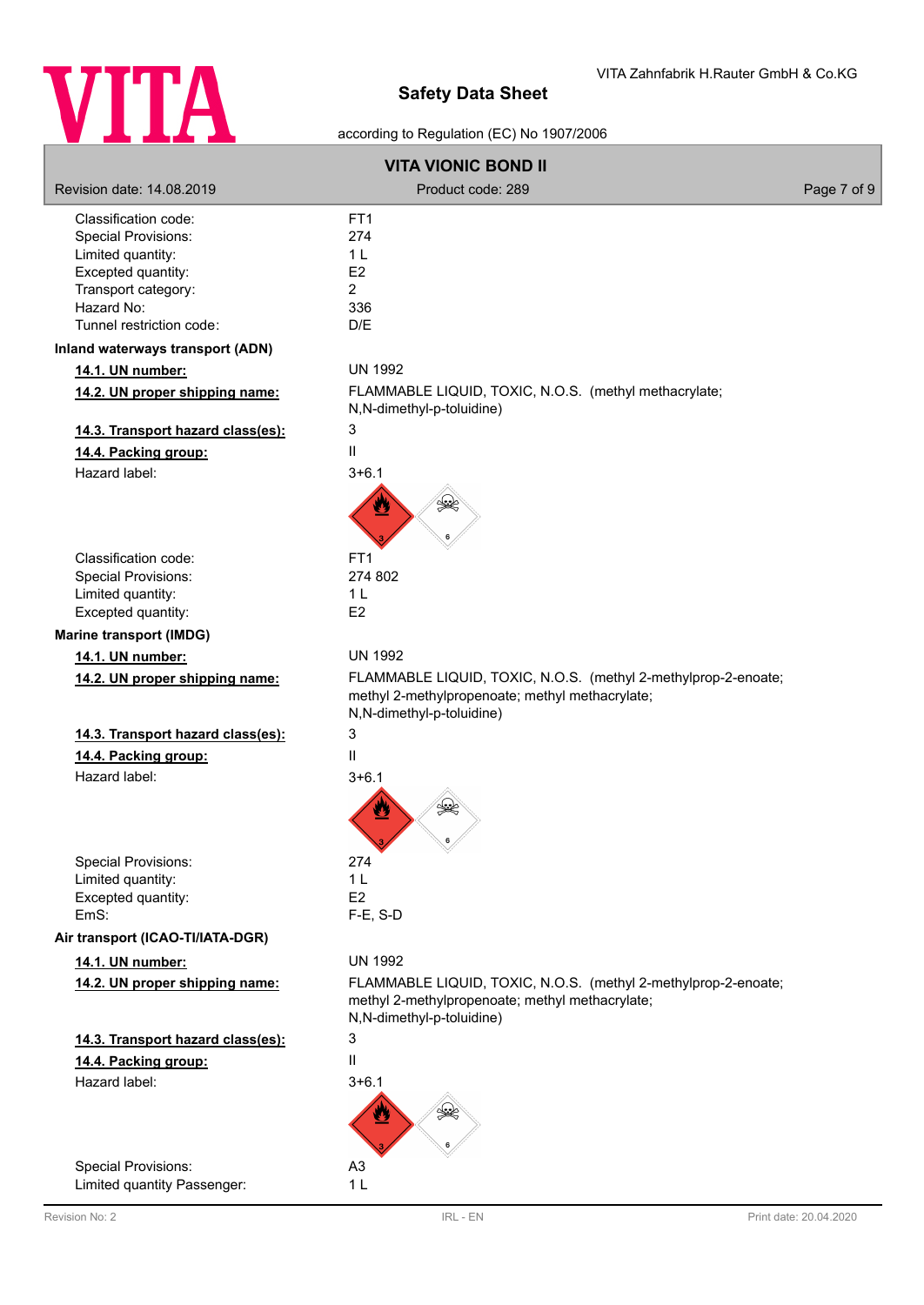

## according to Regulation (EC) No 1907/2006

|                                                                          | <b>VITA VIONIC BOND II</b>                                                                           |             |
|--------------------------------------------------------------------------|------------------------------------------------------------------------------------------------------|-------------|
| Revision date: 14.08.2019                                                | Product code: 289                                                                                    | Page 8 of 9 |
| Passenger LQ:                                                            | Y341                                                                                                 |             |
| Excepted quantity:                                                       | E <sub>2</sub>                                                                                       |             |
| IATA-packing instructions - Passenger:                                   | 352                                                                                                  |             |
| IATA-max. quantity - Passenger:                                          | 1 <sup>L</sup>                                                                                       |             |
| IATA-packing instructions - Cargo:                                       | 364                                                                                                  |             |
| IATA-max. quantity - Cargo:                                              | 60L                                                                                                  |             |
| 14.5. Environmental hazards                                              |                                                                                                      |             |
| <b>ENVIRONMENTALLY HAZARDOUS:</b>                                        | no                                                                                                   |             |
| 14.6. Special precautions for user                                       |                                                                                                      |             |
| Warning: Combustible liquid. Toxic.                                      |                                                                                                      |             |
| 14.7. Transport in bulk according to Annex II of Marpol and the IBC Code |                                                                                                      |             |
| not applicable                                                           |                                                                                                      |             |
| <b>SECTION 15: Regulatory information</b>                                |                                                                                                      |             |
|                                                                          | 15.1. Safety, health and environmental regulations/legislation specific for the substance or mixture |             |
| National regulatory information                                          |                                                                                                      |             |
| Employment restrictions:                                                 | Observe restrictions to employment for juveniles according to the 'juvenile                          |             |
|                                                                          | work protection guideline' (94/33/EC).                                                               |             |
| Water hazard class (D):                                                  | 1 - slightly hazardous to water                                                                      |             |
| Skin resorption/Sensitization:                                           | Causes allergic hypersensitivity reactions.                                                          |             |
| 15.2. Chemical safety assessment                                         |                                                                                                      |             |
|                                                                          | Chemical safety assessments for substances in this mixture were not carried out.                     |             |
| <b>SECTION 16: Other information</b>                                     |                                                                                                      |             |
| <b>Abbreviations and acronyms</b>                                        |                                                                                                      |             |

## ADR: Accord européen sur le transport des marchandises dangereuses par Route (European Agreement concerning the International Carriage of Dangerous Goods by Road ) IMDG: International Maritime Code for Dangerous Goods IATA: International Air Transport Association GHS: Globally Harmonized System of Classification and Labelling of Chemicals EINECS: European Inventory of Existing Commercial Chemical Substances ELINCS: European List of Notified Chemical Substances CAS: Chemical Abstracts Service LC50: Lethal concentration, 50%

LD50: Lethal dose, 50%

### **Classification for mixtures and used evaluation method according to Regulation (EC) No. 1272/2008 [CLP]**

| l Classification    | Classification procedure |
|---------------------|--------------------------|
| Flam. Lig. 2; H225  | On basis of test data    |
| Skin Irrit. 2: H315 | Calculation method       |
| Skin Sens. 1; H317  | Calculation method       |
| STOT SE 3: H335     | Calculation method       |

#### **Relevant H and EUH statements (number and full text)**

| H <sub>225</sub> | Highly flammable liquid and vapour.  |
|------------------|--------------------------------------|
| H <sub>301</sub> | Toxic if swallowed.                  |
| H <sub>311</sub> | Toxic in contact with skin.          |
| H315             | Causes skin irritation.              |
| H317             | May cause an allergic skin reaction. |
| H331             | Toxic if inhaled.                    |
| H335             | May cause respiratory irritation.    |
|                  |                                      |